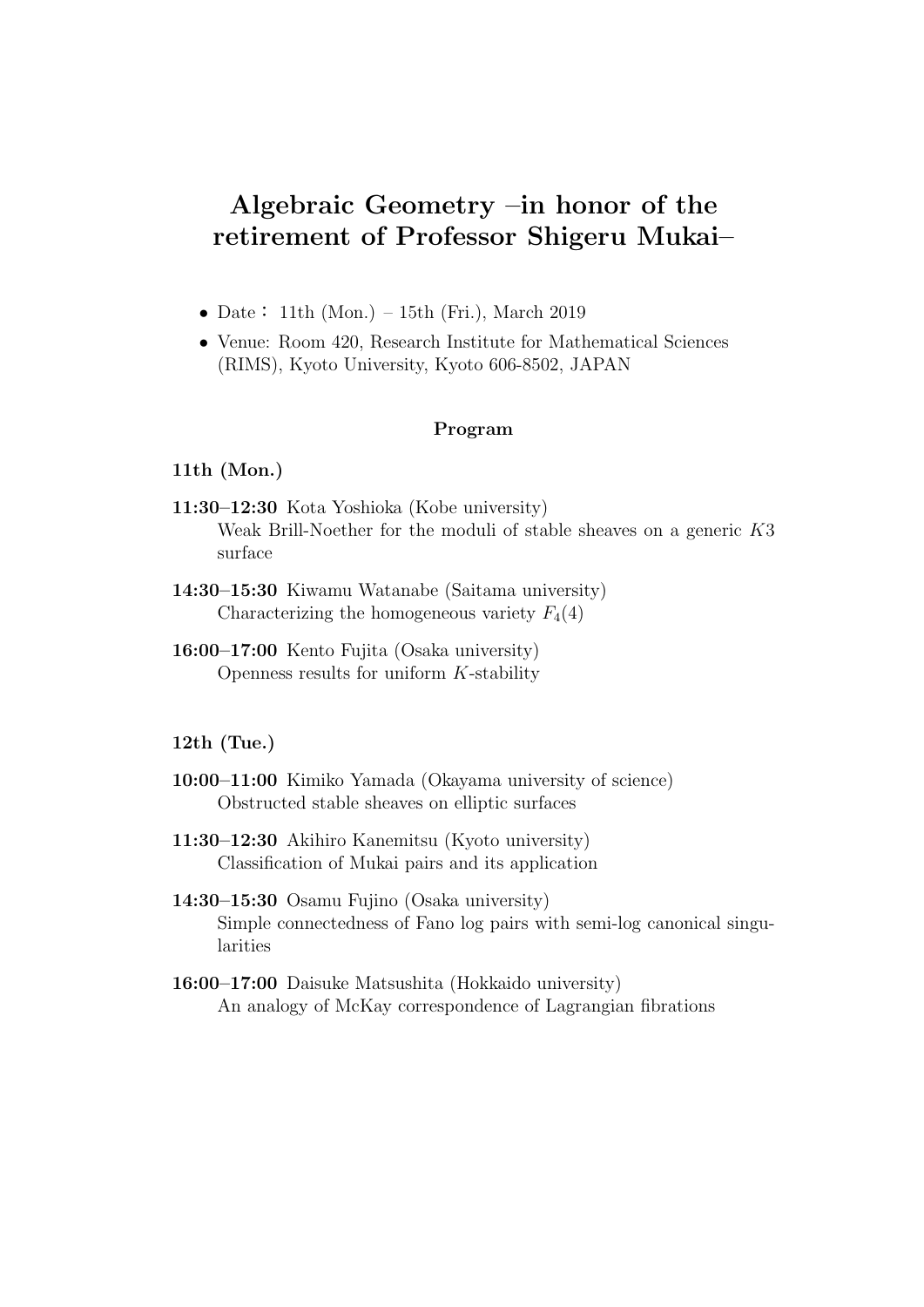### **13th (Wed.)**

- 10:00–11:00 Arnaud Beauville (Université de Nice) Vector bundles on Fano threefolds and *K*3 surfaces
- **11:30–12:30** Olivier Debarre (Université Paris Diderot) Degenerations of Debarre-Voisin varieties
- **15:00–15:30** Shigefumi Mori (Kyoto university) Around extremal rays and classification of Fano 3-folds: personal recollections
- **16:00–17:00** Shigeru Mukai (Kyoto university) Abelian surfaces of degree 10 and a Fano 3-fold of degree 22

# **14th (Thu.)**

- **10:00–11:00** Hisanori Ohashi (Tokyo university of science) Topological classification of automorphisms on Enriques surfaces of order 4
- **11:30–12:30** Takeshi Abe (Kumamoto university) A note on strange duality for holomorphic triples on a projective line
- **14:30–15:30** Yuji Odaka (Kyoto university) Tropical geometric compactification of moduli of K3 surfaces
- **16:00–17:00** Hirokazu Nasu (Tokai university) Obstructions to deforming curves on an Enriques-Fano 3-fold

#### **15th (Fri.)**

- **10:00–11:00** Yasunari Nagai (Waseda university) Degeneration of Hilbert schemes of points on surfaces
- **11:30–12:30** Nicholas Shepherd-Barron (King's college London) Asymptotic period relations for elliptic surfaces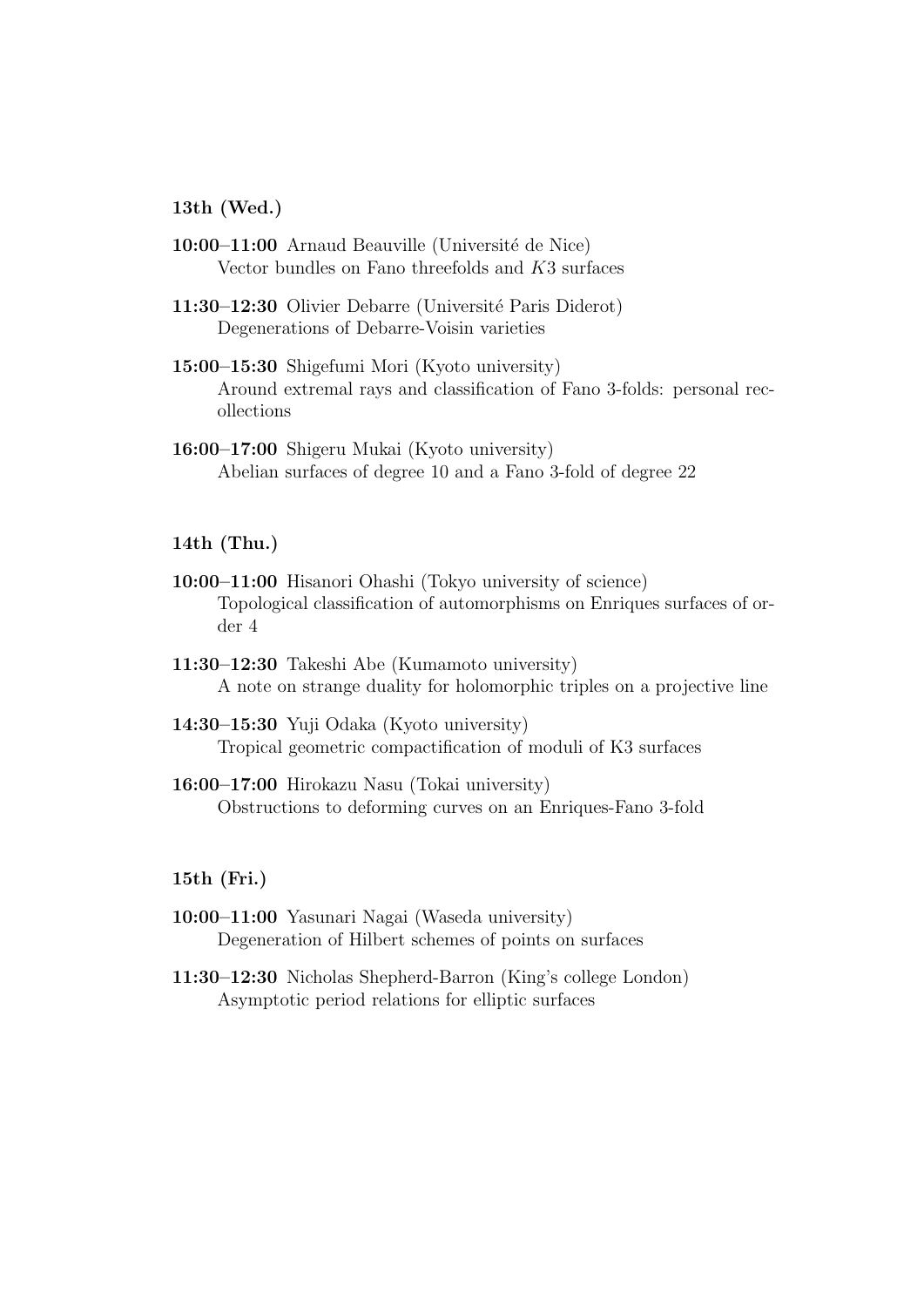### **Abstracts:**

### **Kota Yoshioka (Kobe University)**

# **Title: Weak Brill-Noether for the moduli of stable sheaves on a generic** *K*3 **surface**

Abstract: Let  $M_H(r, dH, a)$  be the moduli of stable sheaves E of rank r,  $c_1(E) = dH$  and  $\chi(E) = r + a$  on a *K*3 surface of Picard rank 1. Under the assumption  $d > 0$  and  $r + a > 0$ , we shall discuss  $h^1(E)$  for a general member of  $E \in M_H(r, dH, a)$ . In particular, we give a sufficient condition for the vanishing of  $h^1(E)$ . This is a joint work with Coskun and Nuer.

#### **Kiwamu Watanabe (Saitama University)**

#### **Title:** Characterizing the homogeneous variety  $F_4(4)$

Abstract: We consider the 15‐dimensional rational homogeneous variety of Picard number one  $F_4(4)$ , and provide a characterization of it in terms of its variety of minimal rational tangents. This is a joint work with G. Occhetta and L.E. Solá Conde.

#### **Kento Fujita (Osaka University)**

#### **Title: Openness results for uniform K-stability**

Abstract: Assume that a projective variety together with a polarization is uniformly K-stable. If the polarization is canonical or anti-canonical, then the projective variety is uniformly K-stable with respects to any polarization sufficiently close to the original polarization.

#### **Kimiko Yamada (Okayama University of Science)**

#### **Title: Obstructed stable sheaves on elliptic surfaces**

Abstract: Let *E* be an obstructed stable sheaf on some elliptic surface *X* with Kodaira dimension one, and we consider the defining equations *F* of moduli of sheaves *M* at *E.*

*E* induces a vector bundle  $E_n$  on generic fiber of *X*.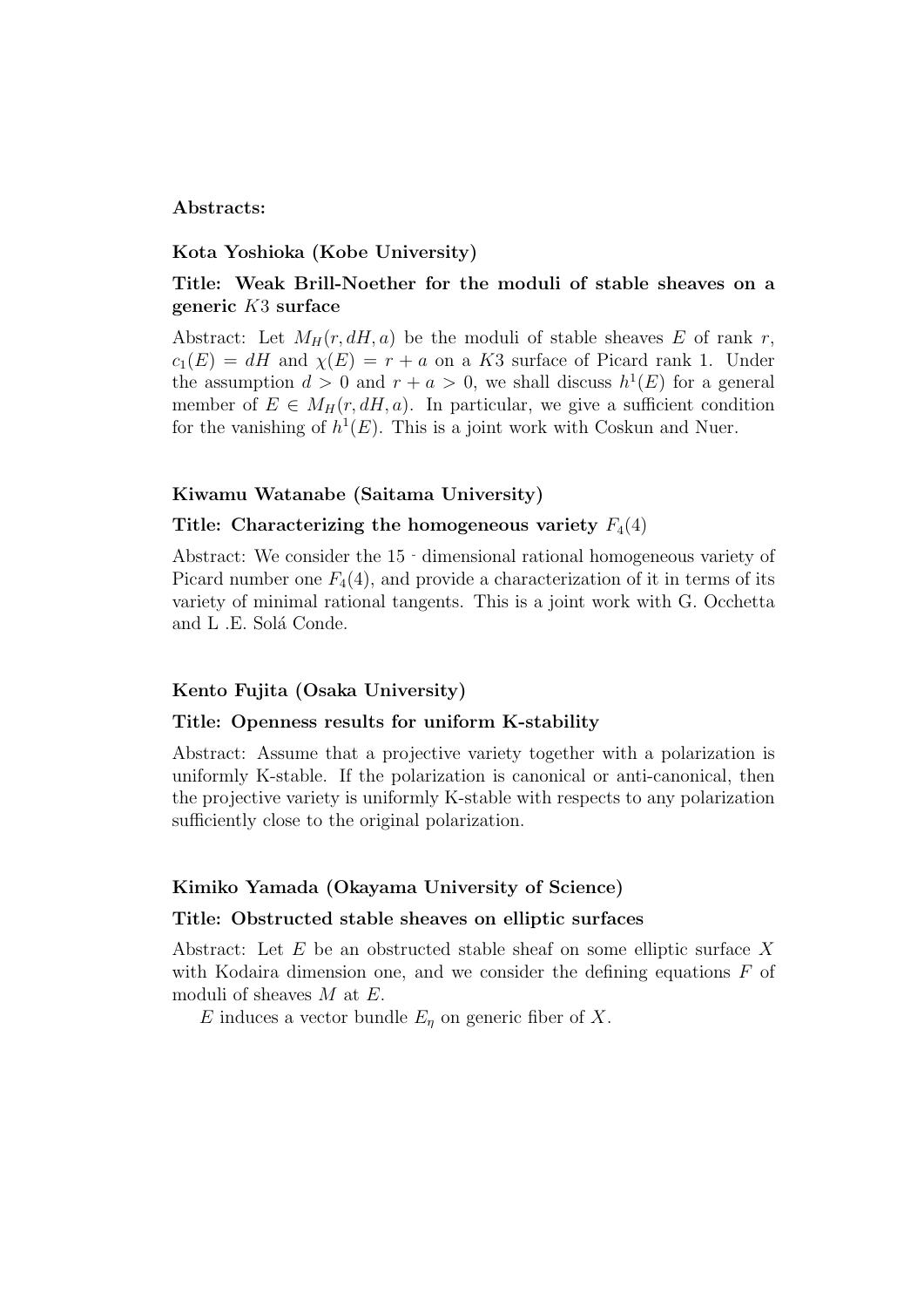If  $E_n$  has no sub line bundle with fiber degree zero, then the degree-two term of *F* behaves relatively good, so *E* is a canonical singularity of *M*.

On the other hand, if  $E_n$  has a sub line bundle with fiber degree zero, then we can give examples where the degree-two term of *F* don't behave so good, so we can not judge *E* is a canonical singularity of *M* from it.

# **Akihiro Kanemitsu (Kyoto University)**

#### **Title: Classification of Mukai pairs and its application**

Abstract: A Mukai pair (*X, E*) consists of a Fano manifold *X* and an ample vector bundle *E* on *X* such that their first Chern classes coincide. Study of such pairs was originally introduced by Mukai in keeping with the relation to the classification of Fano manifolds with high index. In this talk, I will explain a classification result of Mukai pairs with higher rank, and provide an application of this result to the study of special K-equivalent maps or flops.

# **Osamu Fujino (Osaka University)**

# **Title: Simple connectedness of Fano log pairs with semi-log canonical singularities**

Abstract: It is well known that every Fano manifold is simply connected. In this talk, I will explain that any union of slc strata of a Fano log pair with semi-log canonical singularities is simply connected. In particular, Fano log pairs with semi-log canonical singularities are simply connected. I will also explain some related questions and examples. This is a joint work with Wenfei Liu.

#### **Daisuke Matsushita (Hokkaido University)**

# **Title: An analogy of McKay correspondence of Lagrangian fibrations**

Abstract: Almost all Japanese find no similarity in the pronunciations of マッ カイ (McKay) and 向井 (MuKai). On the other hand, some English speakers find some similarities in the sound. I believe that this similarity give a great hint professors Bridgeland, King and Reid who establish an interpretation of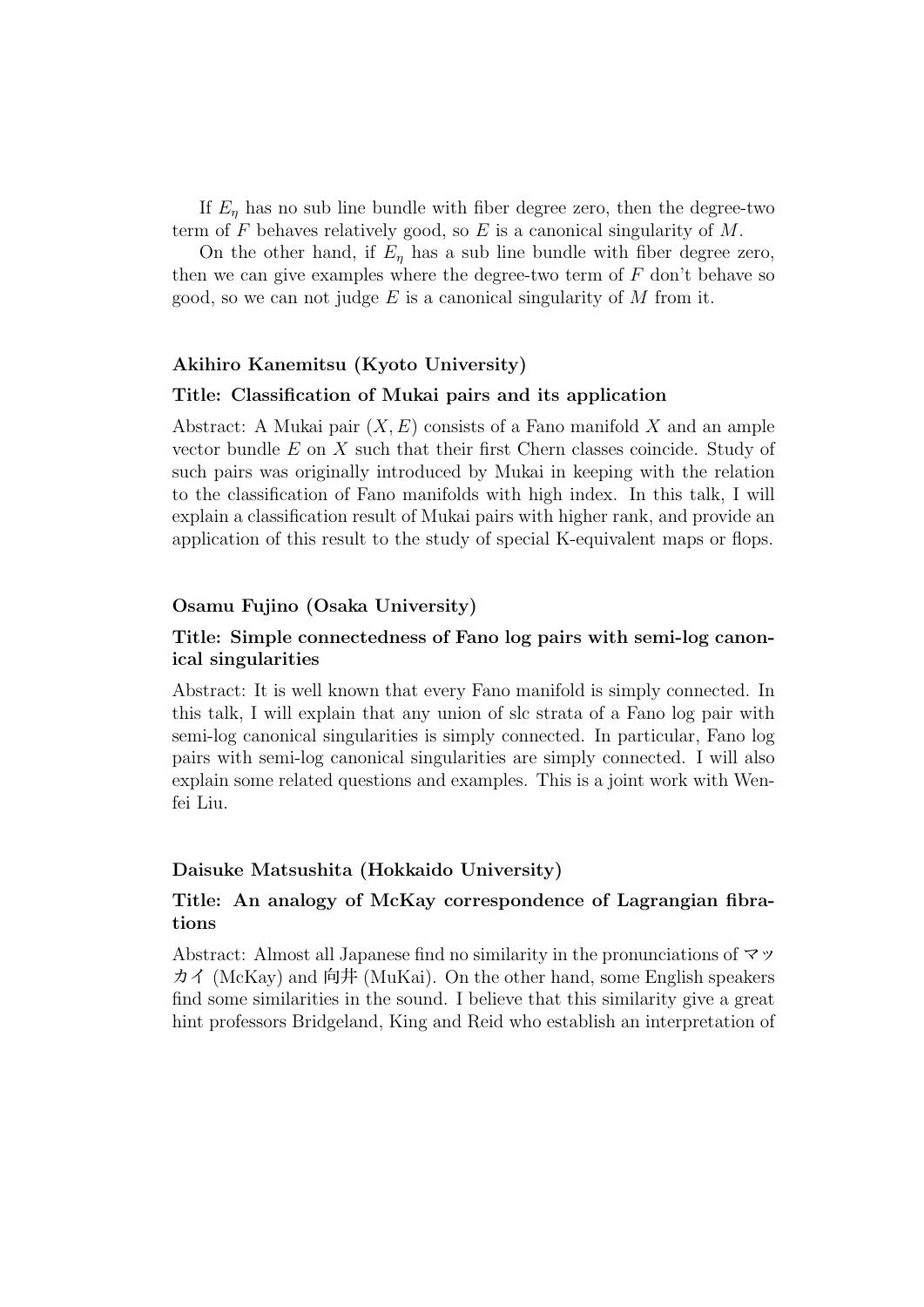McKay correspondence in the context of Fourier-Mukai transformation. It is sweet idea to imitate them and I would like to introduce an attempt to establish a version of McKay correspondence in Lagrangian fibrations from irreducible symplectic manifolds.

# Arnaud Beauville (Université de Nice)

#### **Title: Vector bundles on Fano threefolds and** *K*3 **surfaces**

Abstract: Let *X* be a Fano threefold, and let  $S \subset X$  be a smooth anticanonical surface (hence a K3). According to Mukai, a moduli space  $\mathcal{M}_S$  of simple vector bundles on *S* carries a holomorphic symplectic structure. Following an idea of Tyurin, I will show that in some cases, those vector bundles which come from X form a Lagrangian subvariety of  $\mathcal{M}_S$ . Most of the talk will be devoted to concrete examples of this situation.

### **Olivier Debarre (Universit´e Paris Diderot)**

#### **Title: Degenerations of Debarre-Voisin varieties**

Abstract: Given a general 3-form on a complex vector space of dimension ten, one can construct a smooth hyperkähler variety of dimension four (called a Debarre-Voisin variety). For some 3-forms, the associated Debarre-Voisin variety has excess dimension and the construction breaks down. We show that after blowing up (the orbits of) these points, the Debarre-Voisin construction can be extended and produces the Hilbert squares of various polarized K3 surfaces of low degrees. This work, in collaboration with Frédéric Han, Kieran O'Grady, and Claire Voisin, ultimately rests on Mukai's description of these surfaces.

# **Shigefumi Mori (Kyoto University)**

# **Title: Around extremal rays and classification of Fano 3-folds: personal recollections**

(Abstract is TBA.)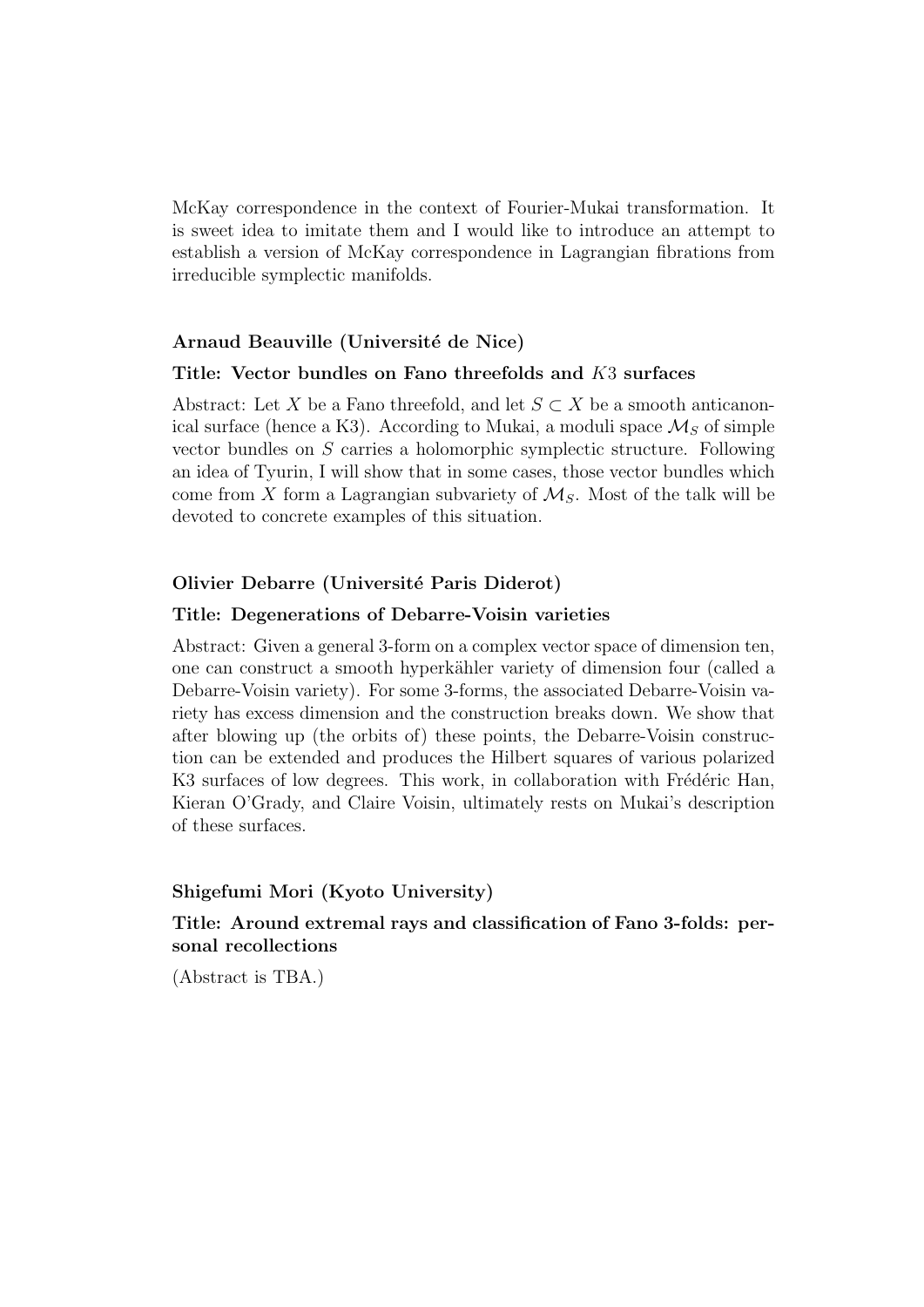# **Shigeru Mukai (Kyoto University)**

### **Title: Abelian surfaces of degree 10 and a Fano 3-fold of degree 22**

Abstract: The (compactified) moduli of abelian surfaces of degree 10 with canonical bilevel structure is a small contraction of the blow-up of  $\mathbb{P}^3$  at 60 points. An analytic proof uses an automorphic form constructed by Gritsenko-Nikulin(1998). An algebraic proof uses the almost homogeneous Fano 3-fold  $U_{22}$ , which is one of the Umemura 3-folds, and Reye congruences. I will explain the latter proof more closely. Similar results hold for (1, t) polarized abelian surfaces for  $t=2$ , 3 and 4, but algebraic proofs seem still unknown in these cases. (cf.

http://www.kurims.kyoto-u.ac.jp/~mukai/paper/polyhedral.pdf)

# **Hisanori Ohashi (Tokyo university of science)**

# **Topological classification of automorphisms on Enriques surfaces of order 4**

Abstract:In a joint work with H. Ito, we classified involutions on Enriques surfaces some years ago. Based on this, we extend the result to order 4 including both semi-symplectic and non-semi-symplectic cases. This is a joint work with H. Ito (Nagoya).

#### **Takeshi Abe (Kumamoto University)**

# **Title: A note on strange duality for holomorphic triples on a projective line**

Abstract: A holomorphic triple is a pair of vector bundles  $E_2, E_1$  together with a morphism  $\varphi : E_2 \to E_1$ . We propose a strange duality conjecture for holomorphic triples on a projective line. As an affirmative evidence, we prove the conjecture in the case rank  $E_1 = 1$ .

#### **Yuji Odaka (Kyoto university)**

#### **Title: Tropical geometric compactification of moduli of K3 surfaces**

Abstract: We explain some parts of arXiv:1810.07685 joint with Y.Oshima.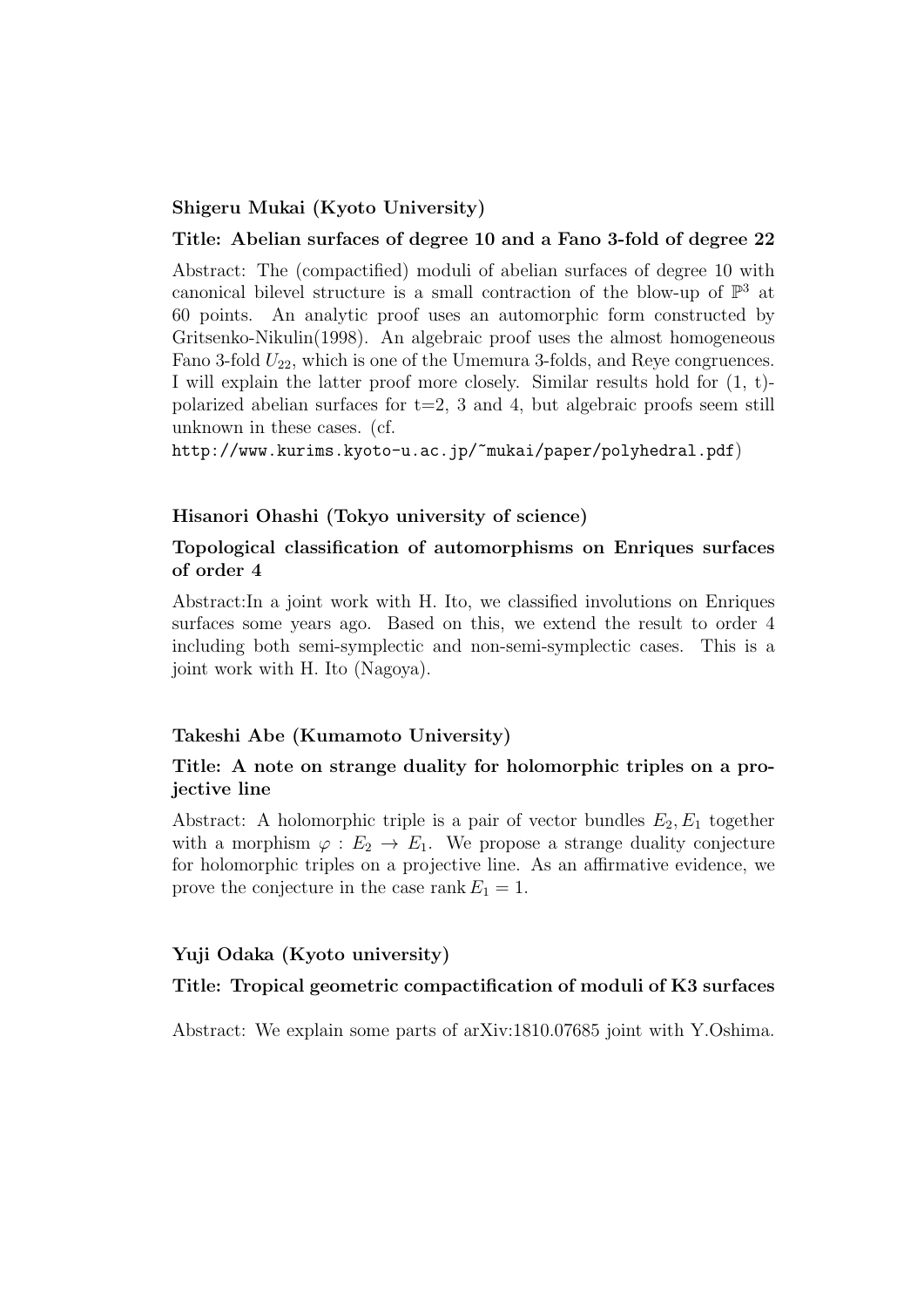We give a canonical (and explicit) compactification of moduli of K3 surface whose boundary parametrizes "tropical K3 surfaces" (and their relatives), to which the original K3 surfaces with the Ricci-flat Kahler metrics (should) " converge ". The compactification has many aspects (Kahler-Einstein geometry, symmetric space theory, Hodge theory, Mirror symmetry, tropical geometry, non-archimedean geometry etc) but our main focus will be on algebraic geometry aspect. E.g. Study of (Jacobian) elliptic surfaces and their (compacfitied) moduli play some role. We also give generalization to the case of polarized irreducible holomorphic symplectic varieties, in which we fill in the discriminant locus of Heegner type in the moduli, by symplectic varieties with bounded index of symplectic singularities, as a first step.  $M<sub>g</sub>$ case and  $A_q$  case were done some years ago (available as arxiv:1406.7772, arXiv:1705.05545).

# **Hirokazu Nasu (Tokai University)**

# **Title: Obstructions to deforming curves on an Enriques-Fano 3 fold**

Abstract: An Enriques-Fano 3-fold (called EF3, for short) is a 3-dimensional projective variety having a hyperplane section that is a smooth Enriques surface. We discuss the deformations of curves on an EF3 assuming that they are contained in a smooth hyperplane section. We also discuss the existence of a generically non-reduced component of the Hilbert scheme of EF3, motivated by a celebrated example for the Hilbert scheme of space curves due to Mumford.

# **Yasunari Nagai (Waseda University)**

# **Title: Degeneration of Hilbert schemes of points on surfaces**

Abstract: Given a semistable degeneration of surfaces, we naturally consider a degenerating family of Hilbert schemes of *n*-points on the surfaces. We discuss an explicit (local) approach to the geometry of a minimal model of the degeneration of Hilbert schemes.

# **Nicholas Shepherd-Barron (King's college London)**